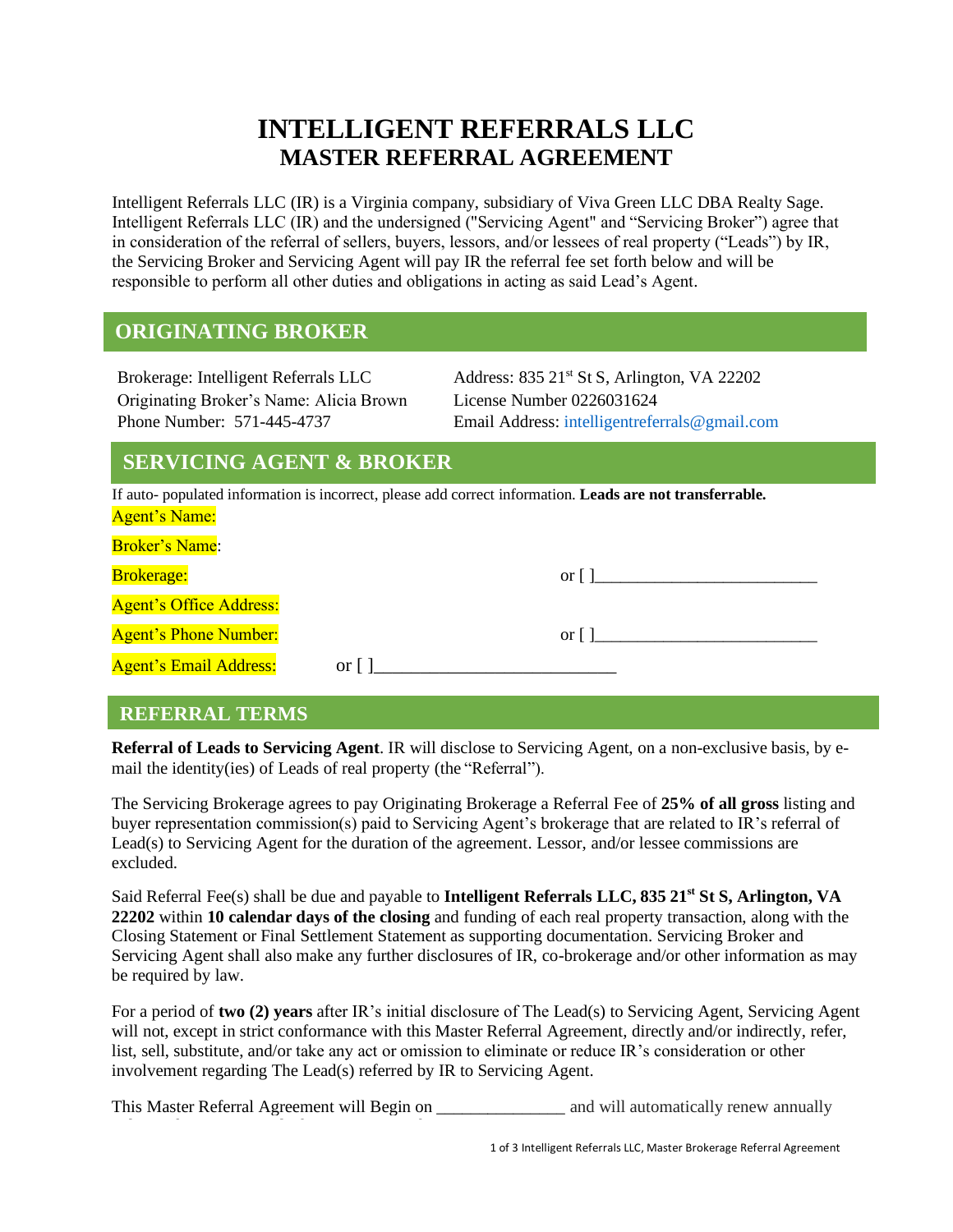#### **LEAD STATUS UPDATES**

Servicing Agent will **notify IR of any material change in Referral status no later than seven (7) calendar days** after a) IR's initial Lead Referral to Servicing Agent and b) each material change in Referral status thereafter, including initial contact with The Lead, The Lead's representation status changes, purchase/lease contract status changes, etc.

**Servicing Agent shall make such notifications and upload documents** to the Servicing Agent's Profile on [www.realtysage.com](http://www.realtysage.com/) or by e-mail to intelligent referrals@gmail.com

#### **ADDITIONAL TERMS**

**Listing Photos**. Servicing Agent authorizes IR to use Agent's online listing photos of referred properties for promotional use.

**Independent Contractor.** The Servicing Agent shall be an independent contractor. This Master Referral Agreement shall not create any partnership or other relationship rendering IR or Servicing Agent liable for the other's acts, omissions or debts.

**Enforceability.** If any provision herein shall be determined to be invalid or unenforceable by a court of competent jurisdiction or by operation of any applicable law, it shall not affect the validity of any other provision, which shall remain in full force and effect. This Master Referral Agreement shall be construed in accordance with the laws of the State of Virginia and is to be performed in whole or in part in Arlington County, VA.

**Termination**. IR or Servicing Agent may terminate this Agreement upon written notice to the other via e-mail or mail. However, this Master Referral Agreement shall remain in effect for a) all Leads whose identities were disclosed prior to termination of this Agreement and b) the purposes of mediating and arbitrating disputes.

**Agreement to Mediate/Arbitrate.** IR and Servicing Agent agree to submit all disputes arising under or related to this Master Referral Agreement to mediation within ten days of notice of such dispute. IR and Agent agree that, following mediation, all unresolved issues shall be resolved by binding arbitration. Absent an agreement to use other rules, the arbitration will be controlled by the American Arbitration Association's Commercial Arbitration Rules. All mediations and arbitrations shall occur in Arlington County, VA or otherwise agreed to.

#### **REQUIRED DOCUMENTS**

- Originating Brokerage real estate license and Company W9 furnished to Servicing Brokerage.
- Closing Statement/Final Settlement Statement furnished with payment to Intelligent Referrals LLC